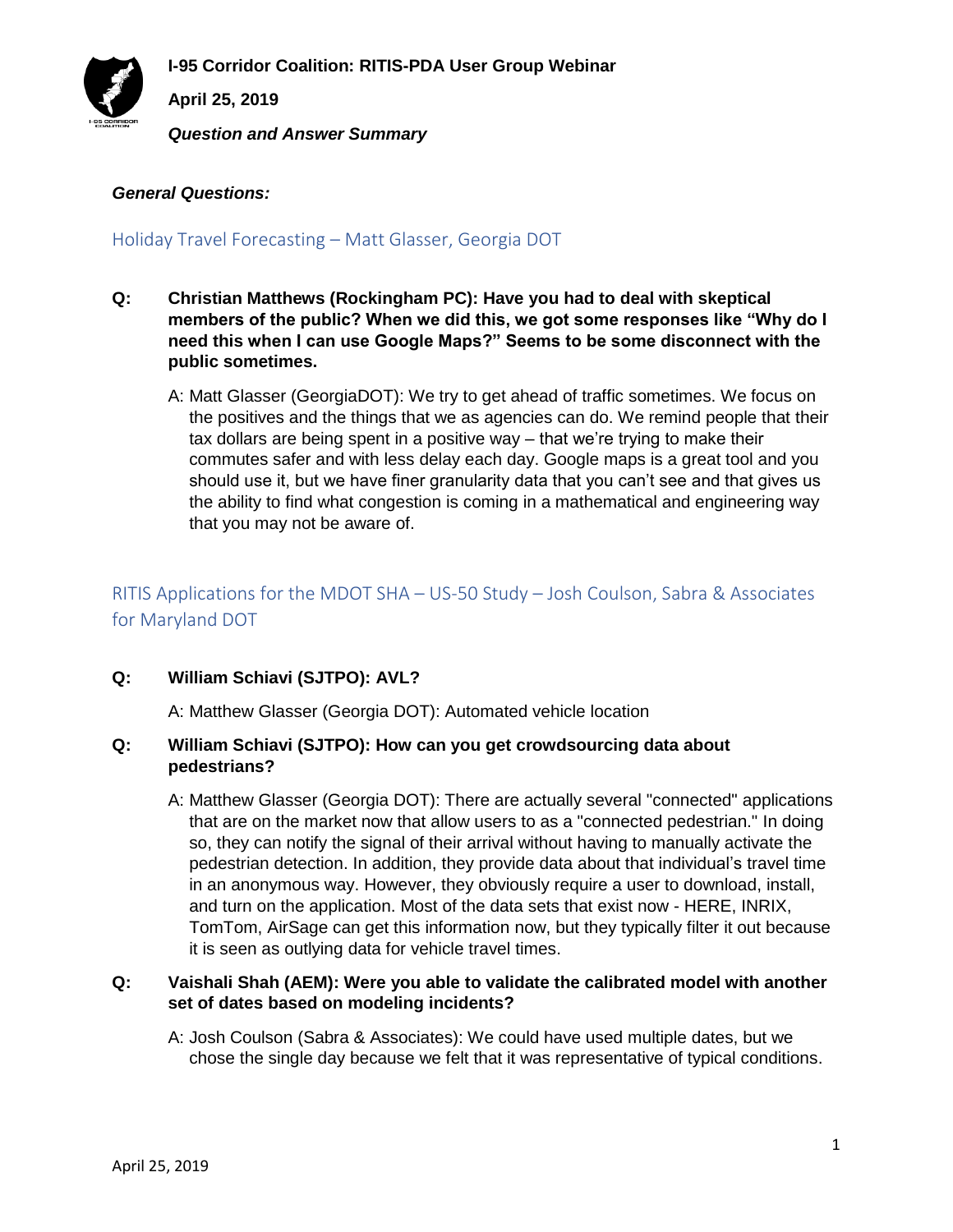



# **April 25, 2019**

*Question and Answer Summary*

- **Q: Gail Yazersky (NJDOT): Was there an intent to incorporate the bike/ped data into your VISSIM model?**
	- A: Josh Coulson (Sabra & Associates): The US 50 study area is a freeway facility with no significant bike or ped activity.
- **Q: James Colyar (FHWA): Can you give a couple examples of the connected pedestrian applications you are referring to?**
	- A: Matthew Glasser (GeorgiaDOT): We had AirSage filter their data set to find probe hits that were more in line with pedestrian speed. We then used that to determine potential locations for PHBs. I don't know how air sage collects its data, but most of the providers collect the data through location services from typical apps that an individual may have on their phone, such as Facebook. The connected application I'm most familiar with is called "Drive Safely."

RITIS and PDA Suite Features – What's New & What's Coming – Michael Pack, UMD CATT Lab

# **Q: Jesse Buerk (DVRPC): Michael - Does the tool update users if this issue with volumes [TMCs not being submitted with volumes] is occurring? If not, could it?**

A: Michael Pack (UMD CATT Lab): That is a great suggestion and something we're working on for next month – there's going to be a warning for new volume data. After you run a user delay cost report, at the bottom will be a notes section about what parameters were used in your query, it'll say something like 'out of the 1000 selections used for your query, 50 don't have volume data and they are these TMCs'. That can be exported and sent to us.

# **Q: Jesse Buerk (DVRPC): Michael - Does the tool update users if this issue with volumes [TMCs not being submitted with volumes] is occurring? If not, could it?**

A: Michael Pack (UMD CATT Lab): That is a great suggestion and something we're working on for next month – there's going to be a warning for new volume data. After you run a user delay cost report, at the bottom will be a notes section about what parameters were used in your query, it'll say something like 'out of the 1000 selections used for your query, 50 don't have volume data and they are these TMCs'. That can be exported and sent to us.

# **Q: Kelly Wells (NCDOT): What volumes do you use if agencies aren't providing volumes to you?**

A: Michael Pack (UMD CATT Lab): If we don't have volumes those TMCs are left out. if it's only a few it's not a big deal, but there are some places where some roads have significant sections missing a lot of TMCs. Even if we do have volumes, perhaps the